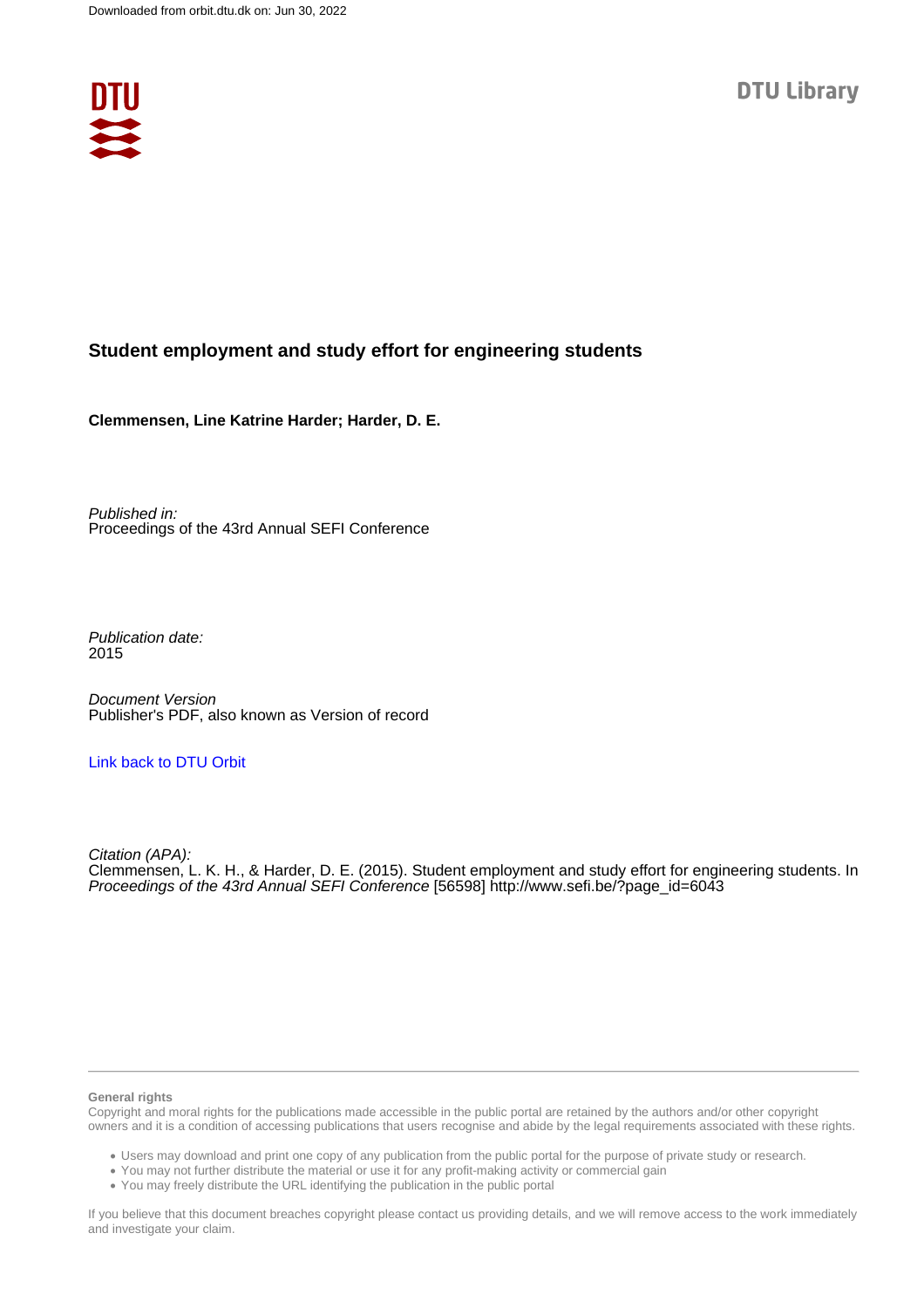# Student Employment and Study Effort for Engineering Students

# **L. H. Clemmensen<sup>1</sup>**

Associate Professor Department of Applied Mathematics and Computer Science Technical University of Denmark Lyngby, Denmark E-mail: lkhc@dtu.dk

#### **D. E. Harder**

MSc Student Department of Business and Politics Copenhagen Business School Copenhagen, Denmark E-mail: david\_harder@mac.com

Keywords: Student employment, study effort, perceived study environment

## **INTRODUCTION**

The aim of this paper is to examine which factors effect student employment and study effort in a setting where engineering students are financially supported, such that their education is free of cost and that they receive financial support for living costs while studying. In addition, we wish to answer if the full-time student is under demise in these settings as opposed to settings without financial support [1, 2]. The research consisted of a web-based survey amongst all students at the Technical University of Denmark (DTU). The students in this survey had fewer employment hours and studied more than those in studies from e.g. UK and US [3, 4, 5]. A similar trend was seen in a study from Norway [6]. Government financial support seems to limit the amount of hours spent on paid work but not the percentage of students who take on paid work. Thus, full-time studies with benefits of increased capabilities and experience gained through employment could be aided by proper policies. Additionally, one of the highest impacts on study activity was the perceived study environment. As the engineering students have four hours per week of interaction with an instructor for each five ECTS, it is to be expected that the students generally spend a majority of their studying hours at the university. This study is to our knowledge the first to study student employment and study effort for Danish engineering students.

**<sup>1</sup>** Corresponding Author L. H. Clemmensen lkhc@dtu.dk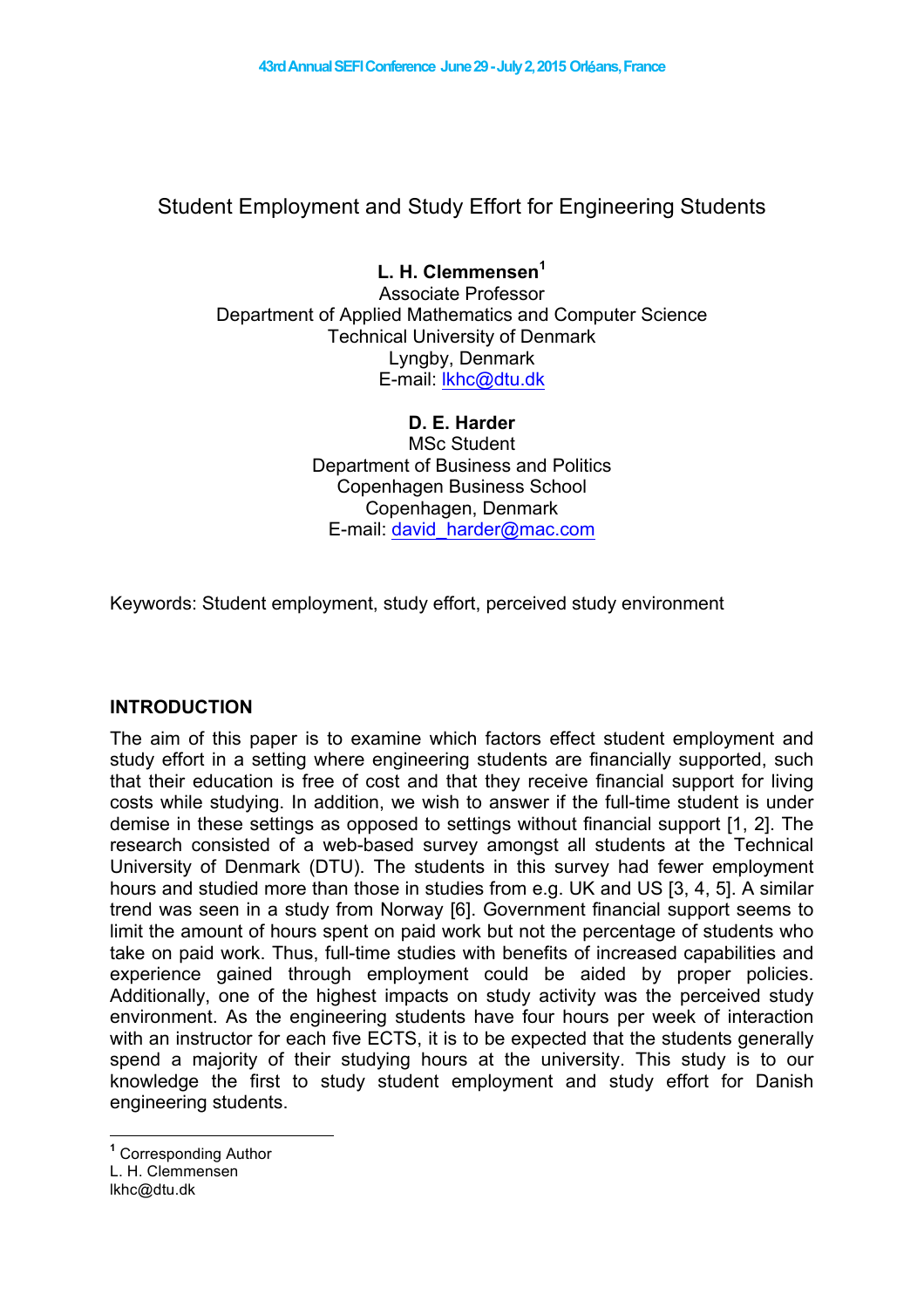#### **1. BACKGROUND**

In the last decade, there has been an increased amount of university students who take on paid work; either part-time or full-time [1, 4, 5, 7, 8]. The reported percentages of part-time employed students range from 54% to 81%. Main motivations for students to take on part-time employments while studying have been described mainly as economic motivations, such as meeting the costs of a university education or attempts to avoid an accumulation of debt while in university [3, 9]. Such economic factors should be understood in the context of the students' lifestyle needs [2]. However, recent research shows evidence that it is not only economic issues that drive students to take on part-time employment; other drivers such as "enhancing employability and transferable skills..." [3, 9] have also been identified. A large Australian study showed that students with part time employment during their studies receive larger salaries after graduating than those without, and also that the salaries increased with the number of hours of part time employment [10]. Thus, long-term economic factors could also be very prominent for students to take on part time employment.

Several scholars point to evidence in research that proves part time employment to be negatively associated with results in university [1, 8]. However, other scholars have evidence showing otherwise, where at "modest levels (say below 15 hours per week) work may actually enhance learning and academic success, and increase ones organization skills and employability [11, 12, 13]." [7]. Such a relation was also seen in a Norwegian study [6], where students with a job had slightly but significantly better grades than students without a job, and where the average number of working hours per week for the Norwegian students was 9-11, and the average number of study hours per week was 27-34. The Australian study [15] found similar better average academic performances for students working 1-10 hours per week, whereas this was not the case for students working more than 10 hours per week. However, these results did not hold true for students with the lowest and the highest grades.

Furthermore, it has been pointed out that we may be seeing the "demise of the fulltime undergraduate student, as the number of students in part-time employment and the length of their working hours increase [14]." [15]. This would have serious consequences in the Danish context, as students receive financial support from the Danish government because they are full-time students, and thus if we are seeing the demise of the full-time students in this context the Danish government might have to re-evaluate the funds given to students enrolled in full-time education.

Research points in different directions concerning the consequences of taking on paid employment while in university. It is an individual matter, which is complicated further by the different nature of policy makers in nation-states globally, even as grading standards are becoming increasingly adaptable across nations and systems. This research paper analyses a data set from DTU, to research the effect of part-time employment and leisure activities on study habits. This is an interesting and different subject compared to other studies within this area of research because of the contextual conditions in Denmark presented in the next section.

#### **1.1. Danish context**

Higher education institutions and students in Denmark are unique in two aspects. Firstly, universities are free of cost for Danish students as long as they fulfill the requirements stated by the Danish government [16]. Furthermore, Danish students are eligible to receive financial support from the Danish government. The financial support from the Danish government is in place in order for students not to engage in too much activity outside of university and to be able to fulfill the full-time study requirements. Full-time studies should thus correspond to at least a full working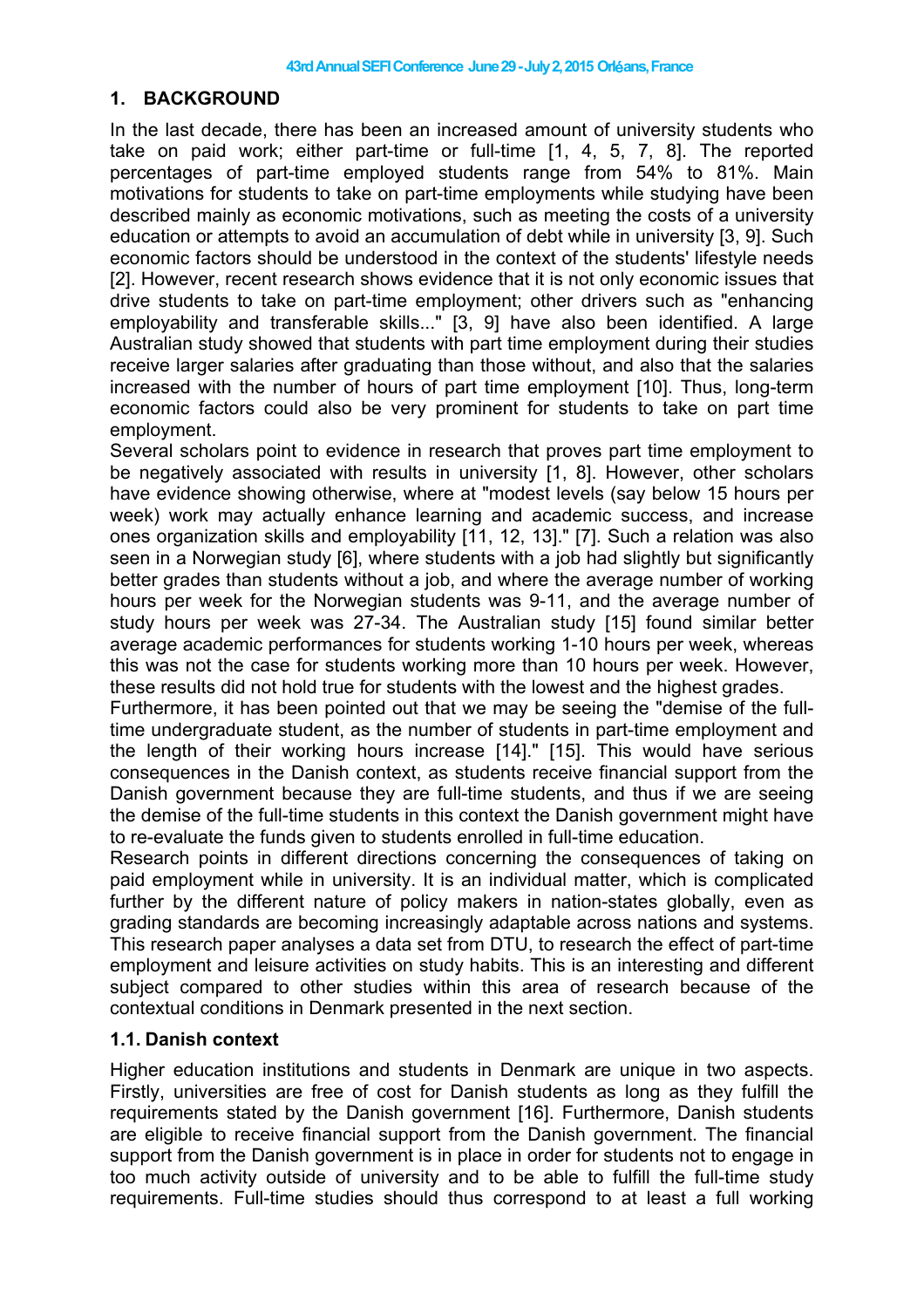week, i.e. 37 hours per week including class and study time. Although, the guidelines from DTU say it should be 45 hours per week. It is important to note that the Danish government does not simply give free education and monthly fees to students; there is an expectation that these students will pay these fees back to the government through taxation by working in Denmark after they have graduated. As for the international students, the ones coming from within the EU do not have to pay tuition at Danish Universities. However, they do not receive the monthly study support, unless they as well fulfill certain additional requirements than those for the Danish students (www.su.dk). In the Norwegian comparison the students also get support from the Government (www.lanekassen.no), but still financial reasons are the biggest motivators for taking on employment [17].

#### **1.2. Engineering context**

The Technical University of Denmark provides 4 hours per week with one or more instructor(s) for each 5 ECTS course during 13 weeks. Compared to other Danish Universities, the expected number of hours spent at the University is higher.

## **2. MATERIALS AND METHODS**

A survey of the student environment was performed in the fall 2012 at DTU. All students were asked to fill out a questionnaire with questions related to their studies. Out of approximately 7800 students, 2915 completed the questionnaire resulting in a response rate of 37%. The survey included: Age, gender, education type, Nationality, student activity, student effort, student employment, leisure activity, voluntary work, and student satisfaction.

There are 6 types of educations at DTU: Bachelor of Science (BSc), Master of Science (MSc), Diploma engineer (Diploma) which is at Bachelor level but takes 6 months longer and includes practical training, a part-time MSc (Partly MSc) where students generally work and take their MSc as a part-time study, and Open University (Open Uni) where students take one or more individual course(s) at DTU. As the number of responses from students of other nationalities than Danish was relatively low (412), Nationality was grouped into two categories: Danish/Other - this also makes sense in relation to determining the effects of the government support provided by the Danish government.

The students' course activity (Activity) was divided into 'less than the norm', 'the norm', or 'more than the norm'. The norm is 30 ECTS (European Credits) per semester; split into a long semester of 13 weeks with a 25 ECTS load, and a 3-week course with a load of 5 ECTS. The students were asked during the 13-weeks period. Furthermore, the students were asked about their study effort in hours per week, their paid employment, their voluntary work, and their leisure activities also in hours per week. The students' gender, age, and nationality were also collected. Finally, the student's were asked to rate the agreement on the following statement: "I generally feel comfortable and thrive at the University" on a discrete scale from 1 to 7, where 1 corresponds to strongly disagreeing and 7 corresponds to strongly agreeing with the statement. A summary of the data is seen in *Table 1*.

*Table 1*: Summary of the data. The student study effort in hours per week, the student's hours of industrial employment per week, the student's gender, the student's age, the student's activity measured in number of ECTS for that semester (less than, equal to or more than the norm of 25 ECTS per semester), the student's

Nationality, the student's education, the amount of leisure activities per week, the amount of voluntary work per week, and the student satisfaction (study environment).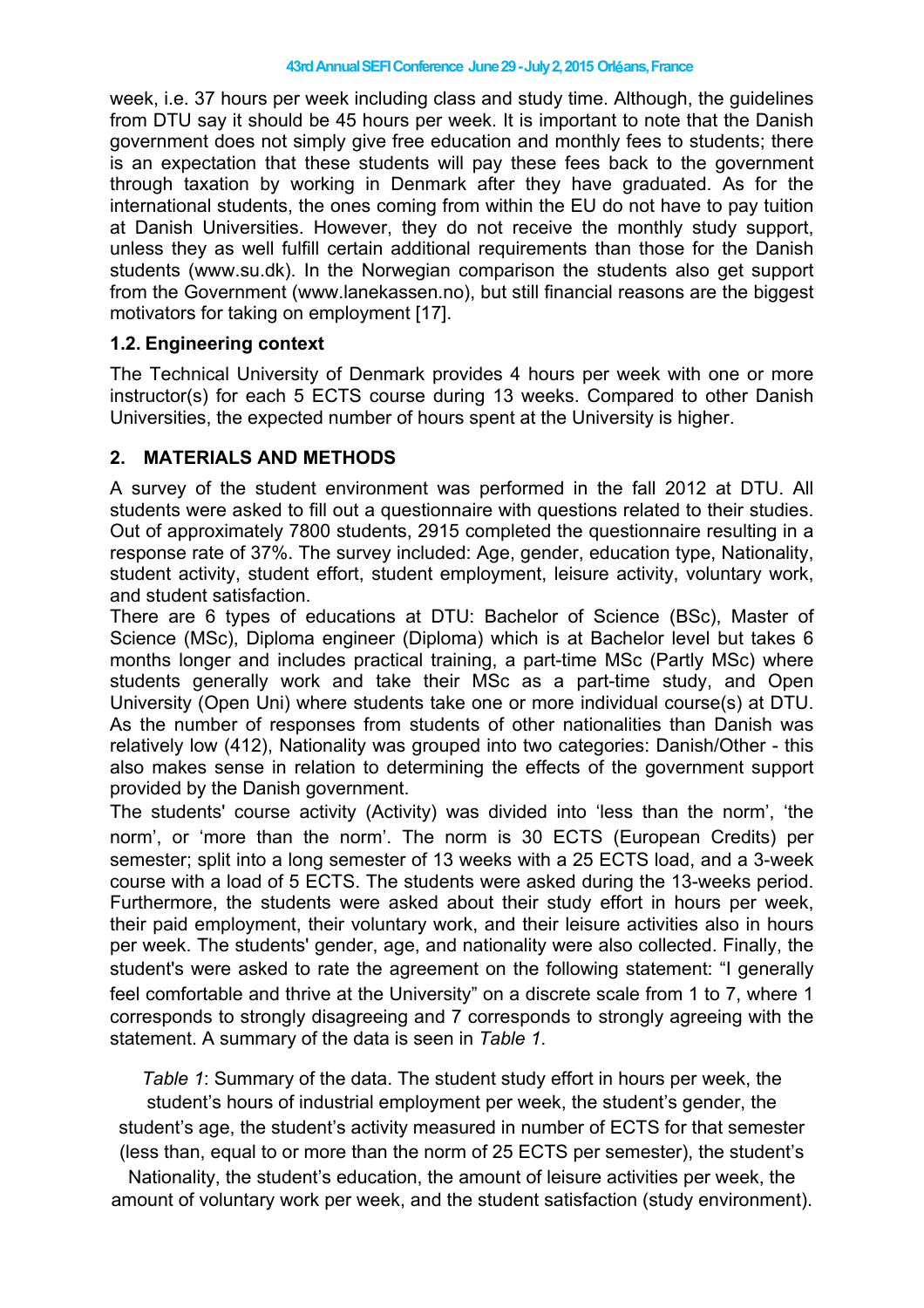| <b>Effort</b>          |                        |                 |                       |                |                                            |                 |             |                                           |                |  |
|------------------------|------------------------|-----------------|-----------------------|----------------|--------------------------------------------|-----------------|-------------|-------------------------------------------|----------------|--|
| $0-5h$<br>190          | $6-10h$<br>638         |                 | $11 - 15h$<br>704     |                | 16-20 h<br>560                             |                 | $21 - 25 h$ | 26-30 h<br>173                            | >30 h<br>219   |  |
| <b>Employment</b>      |                        |                 |                       |                |                                            |                 |             |                                           |                |  |
| $0-5h$<br>1606         | $6-10h$<br>597         | $11-15h$<br>360 |                       | 16-20 h<br>119 |                                            | 21-25 h<br>41   |             | 26-30 h<br>14                             | >30 h<br>41    |  |
| Gender                 |                        |                 |                       |                |                                            |                 |             |                                           |                |  |
| <b>Female</b><br>976   |                        |                 |                       |                | <b>Male</b><br>1939                        |                 |             |                                           |                |  |
| Age                    |                        |                 |                       |                |                                            |                 |             |                                           |                |  |
| 18-19 y<br>226         |                        |                 | $20-21$ y<br>796      |                |                                            | 22-24 y<br>1061 |             |                                           | >24y<br>832    |  |
| <b>Activity</b>        |                        |                 |                       |                |                                            |                 |             |                                           |                |  |
| <norm<br>689</norm<br> |                        |                 |                       | =Norm          | 1765                                       | >Norm<br>367    |             |                                           |                |  |
| <b>Nationality</b>     |                        |                 |                       |                |                                            |                 |             |                                           |                |  |
| <b>Danish</b><br>2503  |                        |                 |                       |                | <b>Other</b><br>412                        |                 |             |                                           |                |  |
| <b>Education</b>       |                        |                 |                       |                |                                            |                 |             |                                           |                |  |
| <b>BSc</b><br>1306     | <b>Entrance</b><br>30  |                 | <b>Diploma</b><br>621 |                | <b>MSc</b><br>936                          |                 |             | <b>Partly MSc</b><br>Open Uni<br>12<br>10 |                |  |
| Leisure                |                        |                 |                       |                |                                            |                 |             |                                           |                |  |
| $0-2h$<br>784          |                        |                 | $3-5h$<br>1148        |                |                                            | $6-10h$<br>616  |             |                                           | $>10 h$<br>230 |  |
| <b>Voluntary</b>       |                        |                 |                       |                |                                            |                 |             |                                           |                |  |
| $0-2h$<br>2335         |                        |                 | $3-5h$<br>290         |                |                                            | $6-10h$<br>95   |             |                                           | $>10 h$<br>58  |  |
| <b>Environment</b>     |                        |                 |                       |                |                                            |                 |             |                                           |                |  |
| $\mathbf 1$<br>16      | $\boldsymbol{2}$<br>70 |                 | $\mathbf 3$<br>130    |                | $\overline{\mathbf{4}}$<br>5<br>285<br>873 |                 |             | 6<br>1280                                 | 7<br>10        |  |

Since the factors that influence employment and study effort, and the collected data are ordinal of nature (e.g. effort, employment, age and activity), we chose to use a cumulative link model (CLM) for ordinal logistic regression. The explanatory ordinal variables were coded by orthogonal polynomials to increase the interpretability and decrease the complexity of the model. For the polynomials, the estimated coefficients can be interpreted in the following way: for one unit increase in the variable (one level), the log odds of a unit increase in the response (one level) increases/decreases by the estimated coefficient. We fit the cumulative link model with the ordinal package in R [18]. Out of 2915 observations, 281 observations were removed because of missing values (9.6% of the observations).

## **3. RESULTS**

42% of the students are employed more than 5 hours per week, and 45% of the students have a study effort (outside of the classroom) of more than 15 hours per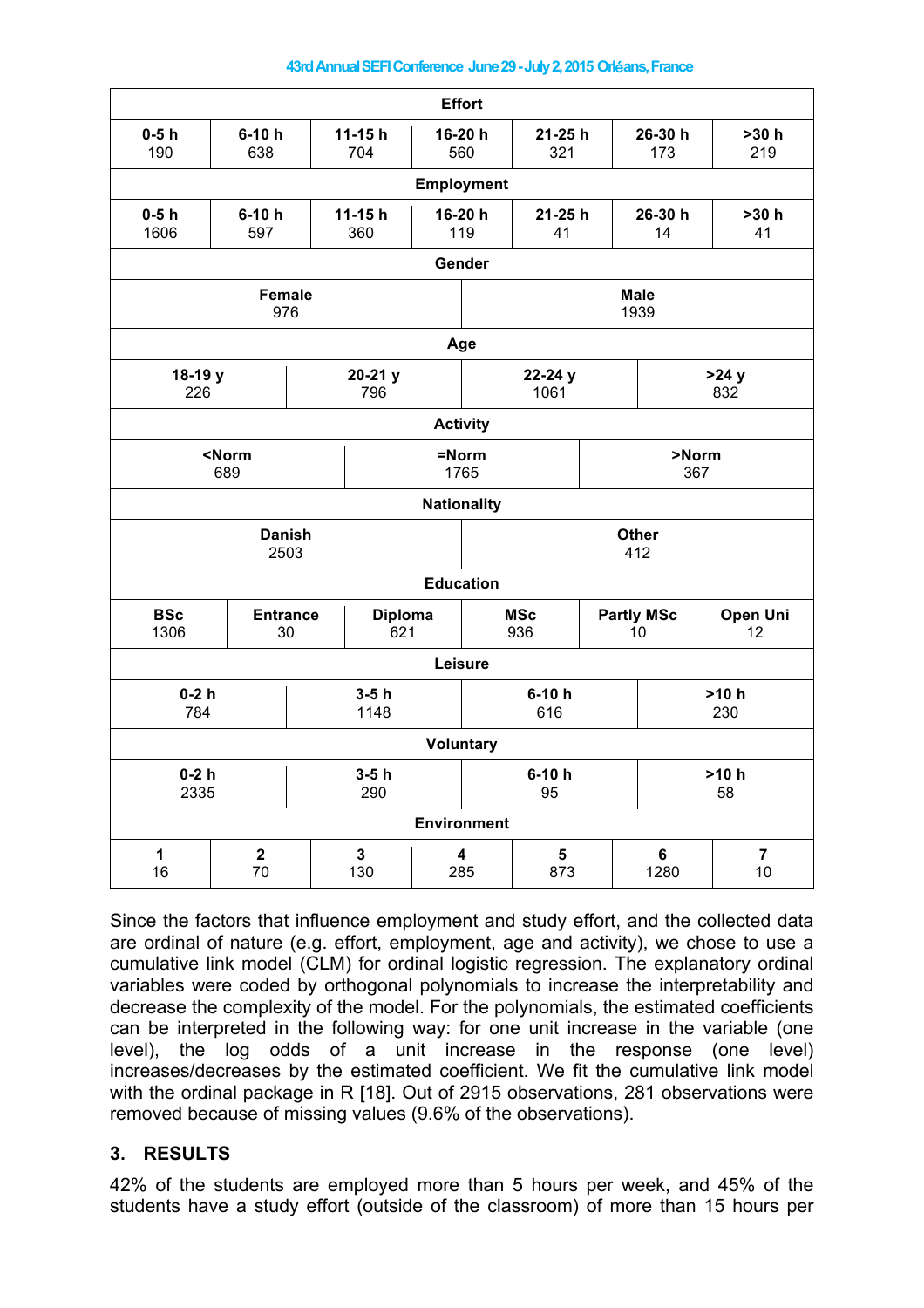week. For a student attending the normed courses, the time spent in classes will amount to 20 hours per week. This means that approximately 45% of the students in the survey have a full time study (36-40 hours or more). The normed study effort guideline made by the university is however 45 hours per week, but only 14% of the students study more than this requirement. The following sections summarize the results for the CLM model for the two responses: Study effort, and study activity.

#### **1.1. Study Effort**

First, we modeled the study effort as a function of all the other variables. The analysis showed that an industrial employment had a significant negative linear effect on the study effort (p=7.4e-6). Students that work more are more likely to study less (Odds ratio=0.25). Age had a positive and significant linear as well as quadratic effect on student effort (p=3.3e-5, p=0.0024). Thus, older students spent more time on their studies (Linear odds ratio = 1.6 and quadratic odds ratios=0.9). The student activity, measured in the number of ECTS points taken in that specific semester, showed a positive and significant linear effect on the student effort (p=2.6e-11). Students that take on more courses also study more (Odds ratio=1.8). Students with other nationalities had a significantly higher study effort than Danish students (p=8.1e-12). The odds of a student of another nationality to study five hours more than a Danish student were 2.2. Students studying for Diploma Engineers had a significantly lower study effort than the BSc students (p=6.3e-5, odds ratio=0.68), whereas students studying a MSc had a significantly higher study effort than BSc students (p=0.0093, odds ratio=1.3). Master students tended to study more than Bachelor students. The student's leisure activities had a significant negative linear effect on the study effort (p=0.028, odds ratio=0.8). And the perceived study environment had a significant positive cubic effect on study effort (p=0.014, odds ratio=2.2). The significances of these two effects are rather small in particular taking into account the high number of covariates. There was no significant effect from gender on study effort (p=0.65). Voluntary work likewise showed no significant effect on study effort (p=0.61).

## **1.2. Study Activity**

Additionally, we made an analysis of the study activity and the influence of the factors: employment, age, gender, nationality, leisure activity, voluntary work, study environment and education on this. The analysis showed that industrial employment had a negative and significant linear effect on the study activity (p=0.00031, odds ratio=0.3). Students who take on more paid work are more likely to take fewer classes per semester. Age had a significant negative linear effect on the study activity as well as a significant positive cubic effect (p=2.6e-6, p=0.0056) with odds ratios (linear=0.54, cubic=1.1). The study activity thus seemed to drop for students between 20-21 years and then increase again for students above 22 years. Students of other nationalities had a significantly higher study activity when compared to the Danish students (p=5.6e-9, odds ratio=2.2). MSc students, Part time MSc students and open MSc students all had significantly lower student activities than the BSc students (p=7.9e-5, p=0.07, p=0.0094) with odds ratios (0.61, 0.12, and 0.06, respectively), whereas there was no significant difference in study activity between Diploma and BSc students (p=0.86). Open university students had a much lower activity than the BSc students (odds ratio=0.06), which is not surprising, as they in general tend to have a full time employment occupation. The amount of voluntary work had a significant negative effect on the study activity; both linear and quadratic (p=7.9e-6, p=0.00016) with odds ratios of (0.4 and 0.48, respectively). The perceived study environment had a positive significant linear effect on the study activity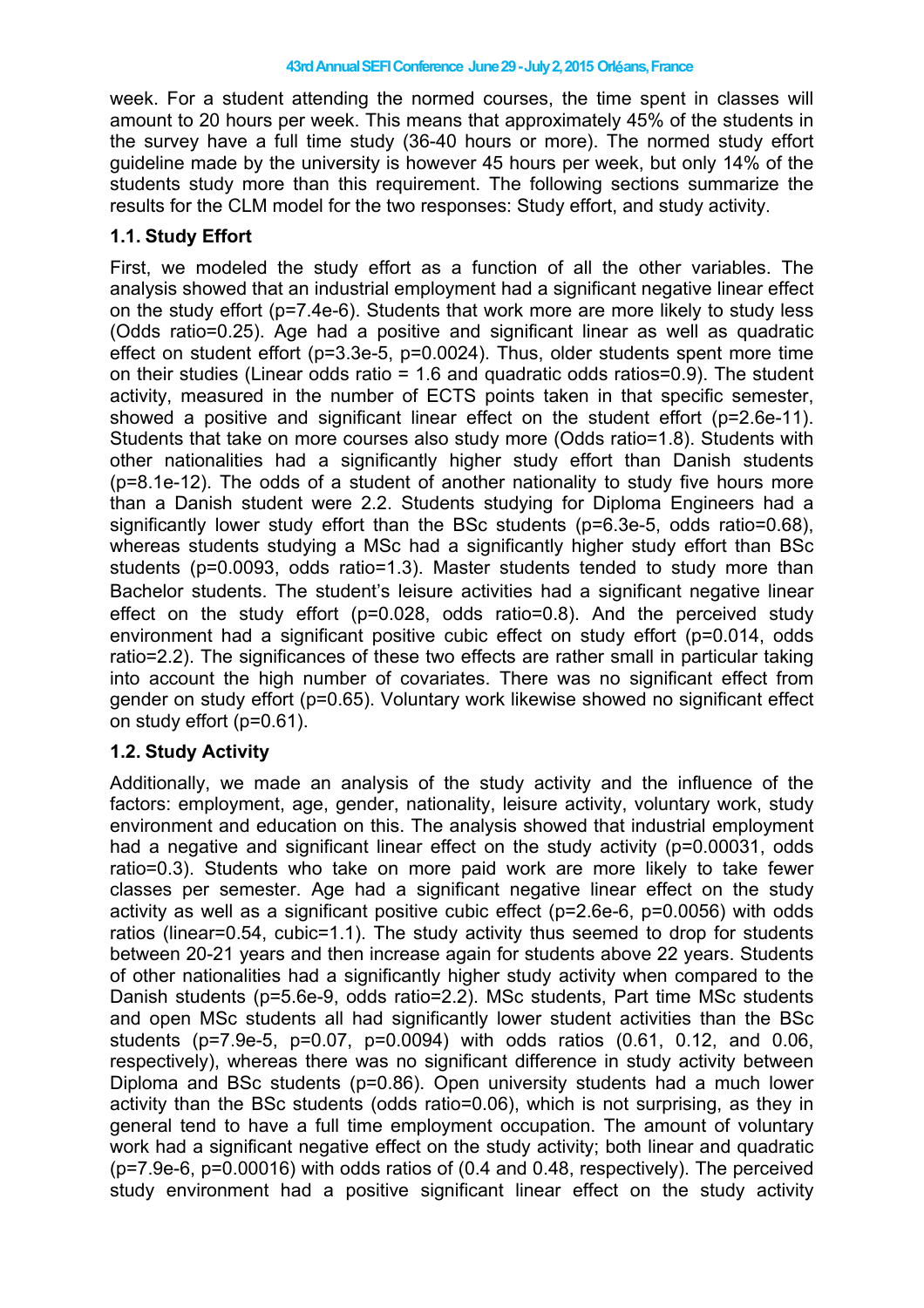(p=0.00078). The odds of a student, who rated the study environment one higher than the lowest level, to take on more courses were 5.3, which is a relatively high effect. The student's leisure activities had no effect on the student activity level. There was no significant effect from gender on study activity at a 5% level of significance (0.087).

# **4. DISCUSSION & CONCLUSION**

The discussion will focus on differentiating the Danish context from the extensive existing previous research, a discussion of the main findings will follow with specific emphasis on the 'full-time' student [14, 15], and the role of the study environment in relation to study efforts.

Many scholars [4, 7, 8, 19] have pointed out that economic issues or worries of being indebted by attending university were the main motivations for students to take on part-time employment while studying. Others have pointed to the fact that other motivations are also in play such as employability and work experience [7]. Because of the financial support given by the Danish government, the argument could be made that most part-time employment taken on by Danish students is caused by reasons of resumé expansion rather than financial concerns. Furthermore, even if students feel as if they need extra money each month they might be able to employ themselves for shorter hours per week than students in other countries with no governmental support. Taking on a job for shorter hours each week may indeed prove to be beneficial for the student in three areas; finances, employability, and enhancement of learning and academic success [7]. It seems feasible to make these claims since the Danish government is taking on a large bulk of the expenses of both attending university but also living expenses while doing so.

Whether or not we are seeing a demise of the full-time student is up for discussion. However, it does not seem to be as severe in the case of DTU as in other studies [14, 15]. Of the students enrolled in 'full-time studies' (25 ECTS points), 47% spends 36 hours or more on their studies per week. This corresponds to full-time employment in the social context (37 hours per week). Also, 73% of students enrolled in full-time studies spend 31 hours or more on their studies per week. We would expect these numbers to go up during exam periods and during intensive project work periods. Funds given by the government to students studying full-time are thus somewhat justified in this context. Furthermore, the amount of work outside of higher education is smaller compared to studies in the US and UK, but similar to studies from Norway, as 92% of students' part-time work ranges from 0-15 hours per week. Previous studies reported that a moderate work-load (below 10-15 hours per week) could be beneficial for the student [6, 7, 11, 12, 13]. Interestingly, 58% of the students' part-time work ranges from only 0-5 hours per week, which is a significantly smaller amount than that observed in other studies, namely an average of between 11-14 hours per week [20]. The high percentage of students at DTU taking on a low to moderate level of employed work can be explained by the Danish government's policies of free education and monthly fees given to the students attending full-time education, this can thus also explain the assumptions on students' motivations for taking on employed work while studying. Providing evidence that the demise of the full-time student would be a myth in the Danish context, as a large percentage of students do indeed spend time on their studies corresponding to, or very close to the same amount of time required by an ordinary full-time employee in a Danish workplace. Our results show that industrial employment has a negative linear effect on study activity. However, because of the amount of the working hours, as explained above, it does not seem to effect student activity to the point where they are not spending enough (full-time) hours on their studies.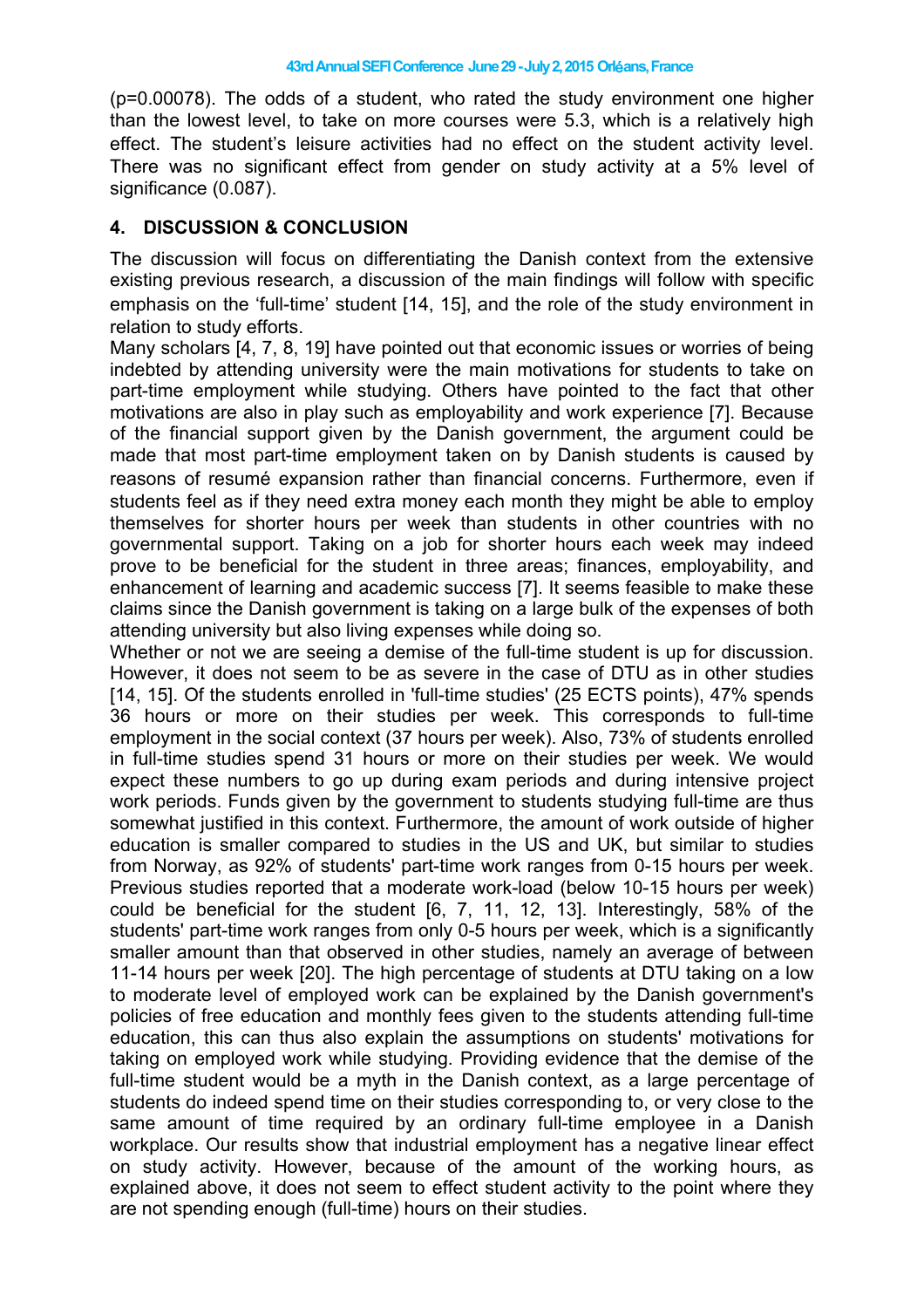#### **43rdAnnualSEFIConference June29-July2,2015 Orl**é**ans,France**

In the results of the data analysis, study environment proved to be important for whether students study the norm, less than the norm, or more than the norm. We did not come across any previous research in the area of study environment to rely on, thus we will draw our own conclusions in relation to this subject. The majority of students study the norm, and the impact of study environment is, in particular, high on study activity. Thus, study environment seems to be a key factor of motivation for students' study load, and something administrators in higher education should pay attention to. As student satisfaction in the study environment increases, so does their activity level and their effort. This gives us a hint that study environment perhaps is more important than other factors, such as how much time students spend on activities outside the educational environment. The students were asked to rate the statement, "I generally feel comfortable and thrive at the University". Thus, the comfort and thriving of students could just as well as the physical environment, be mental and social factors such as how they are treated by other people, general support from teachers and administrators, social events and the like. It is important to note, that administrators alone cannot control the study environment for students; social events and the openness of other students is something that can be facilitated by administration through classroom experiences etc., but in the end it is also up to students themselves to take on this responsibility.

There are certain limitations to this study, which needs to be mentioned. The study had a non-respondent rate of 63% and thus may not generalize to the nonrespondents. The study only considers engineering students and only students at one university in Denmark. This makes generalizations impossible but rather lays a foundation for comparisons and inspiration to mutually learn from the Danish engineering context as well as the comparative contexts.

# **5. ACKNOWLEDGEMENTS**

We would like to thank DTU's administration and study environment committee for providing the data and for their assistance.

#### References

- 1. Curtis, S. and Blair, A., (2010), Experiencing politics in action: Widening participation in placement learning and politics as a vocation, *Journal of Political Science Education*, Vol. 6, pp. 369-390.
- 2. D. Robotham (2013), Students' perspectives on term-time employment: an exploratory qualitative study, *Journal of Further and Higher Education*, Vol. 37, No. 3, pp. 431-442.
- 3. Callender, C., (2008), The impact of term-time employment on higher education students' academic attainment and achievement, *Journal of Education Policy*, Vol. 23, No. 4, July 2008, pp. 359–377.
- 4. D. Robotham, (2009), Combining study and employment: a step too far?, *Education and Training*, Vol. 51, No. 4, pp. 322-332.
- 5. D. Robotham, (2012), Student part-time employment: characteristics and consequences, *Education and Training*, Vol. 54, No. 1, pp. 65-75.
- 6. Hoås, A., (2014), Lønnet deltidsarbeid blant fulltidsstudenter, Masteropgave i pedagoogik, Pedagogisk institutt Fakultet for Samfunnsvitenskap og